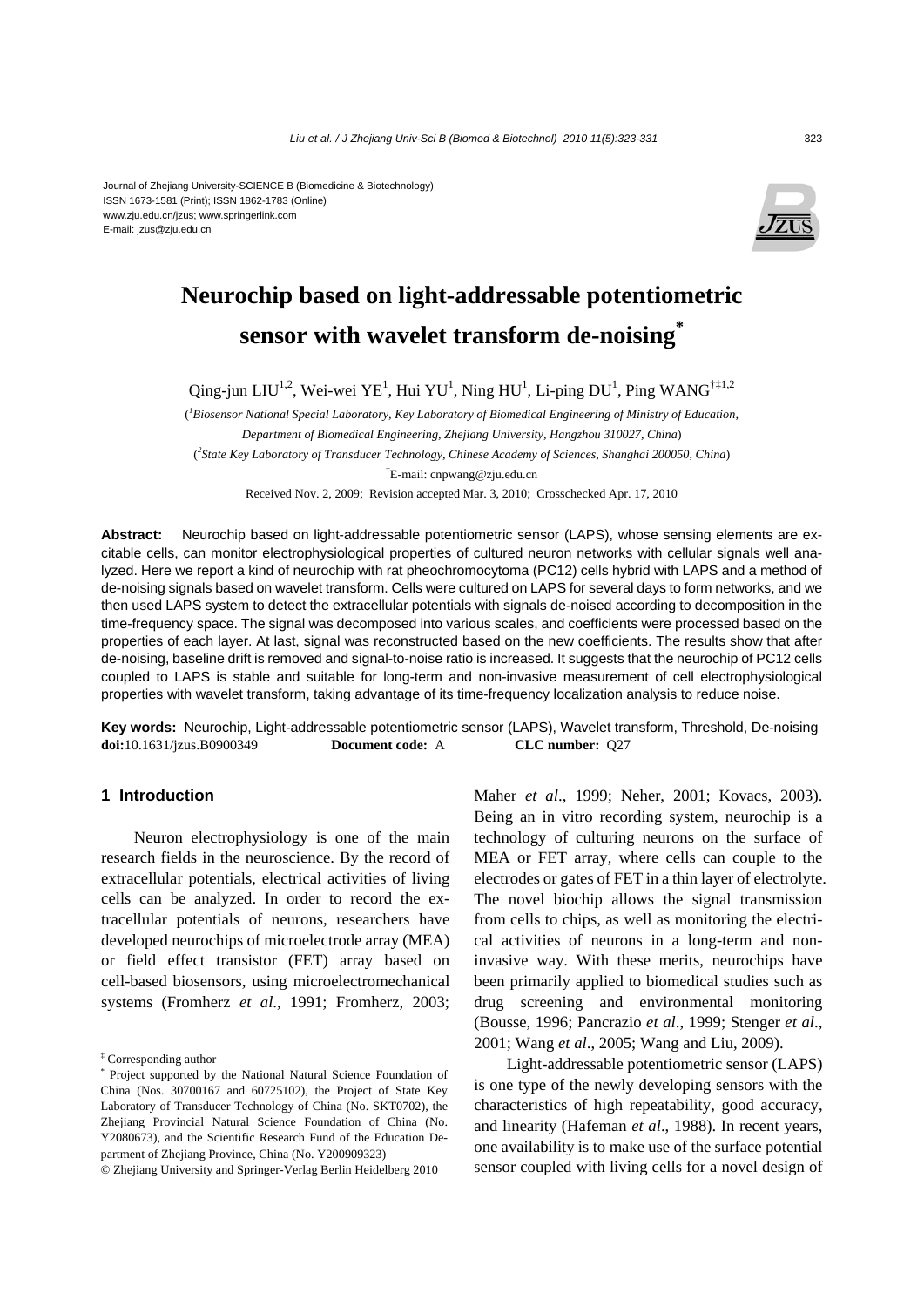neurochips (Parak *et al*., 2000; Ismail *et al*., 2003; Stein *et al*., 2004). Extracellular potentials of electrogenic cells coupled to LAPS can be monitored by the measurement of the relevant surface potential alteration, which allows to measure extracellular potentials at any position, for there is not any restriction for fixing recording locus (Ismail *et al*., 2003; Stein *et al*., 2004). However, during the application of cell-based LAPS biosensor, the signal-to-noise ratio of the signals measured by LAPS is low and the range of baseline drift is wide, especially in the detection of signals fired by neurons (i.e., cortical cells and olfactory cells) that are adhered to the chip surface directly (Xu *et al*., 2005; Liu *et al*., 2006). These factors limit the further studies of neurochips based on LAPS.

The pheochromocytoma (PC12) cell line is obtained from the rat adrenal medulla (Chalfie and Perlman, 1976; Greene and Tischler, 1976). The cells stop dividing and terminally differentiate to neurons after they are treated with nerve growth factors. The cellular electrophysiology has been well studied with existing methods like patch-clamp (Hegg and Miletic, 1996; Hassenklöver *et al*., 2006). It makes PC12 cell line widely employed as sensing elements of convenient neuronal models for a variety of cell-based biosensor studies (Huys *et al*., 2008; Slaughter and Hobson, 2009).

In this study, based on the theories of LAPS detecting extracellular potential system, PC12 cells are cultured on LAPS to construct a new kind of neurochip, which is used to detect the characteristics of cell discharging instead of primary cells in the previous studies. And, because wavelet transform is the localized space-time frequency analysis, it has good resolution both in the time domain and frequency domain in biosensor studies (Manganiello *et al*., 2002; Artursson and Holmberg, 2002; Zhu *et al*., 2009). According to the characteristics of the detected signals, wavelet transform is chosen to analyze and de-noise the signals. At last, both the neurochip of PC12 cell line-based biosensor and the de-noising technique based on wavelet transform are discussed for a wide using of this platform.

## **2 Theories**

## **2.1 Neurochip based on PC12 cell line hybrid with LAPS**

LAPS is an insulated semiconductor biosensor device, with electrolyte insulator semiconductor (EIS) as the basic structure as shown in Fig. 1a (Hafeman *et al*., 1988). When the chemical or biological properties of electrolyte change, surface potentials that reflect electrical charges at an electrolyte-solid interface can be recorded. While light is illuminating on LAPS, the semiconductor is absorbing energy, leading to the transition of energy band and the production of electron-hole pairs. When the depletion layer of LAPS is biased, the width is a function of local potential value of the surface.



## **Fig. 1 Schematic diagram of the neuron-LAPS hybrid system**

(a) Schematic of the PC12 cell and LAPS hybrid system; (b) The basic detection principle is that excited cells (PC12 cells) are well adhered to the LAPS surface, and the ionic currents produced by cells can bring photocurrent fluctuating of the silicon surface.  $V_{\text{ref}}$  is the potential of reference;  $V_M$  is the potential of transmembrane;  $C_M$  is the capacitance of the cell membrane;  $V<sub>J</sub>$  is the transductive extracellular potential;  $R<sub>J</sub>$  is the seal resistance;  $C<sub>ox</sub>$  is the insulator capacitance per unit area; *I*<sub>ionic</sub> is ionic current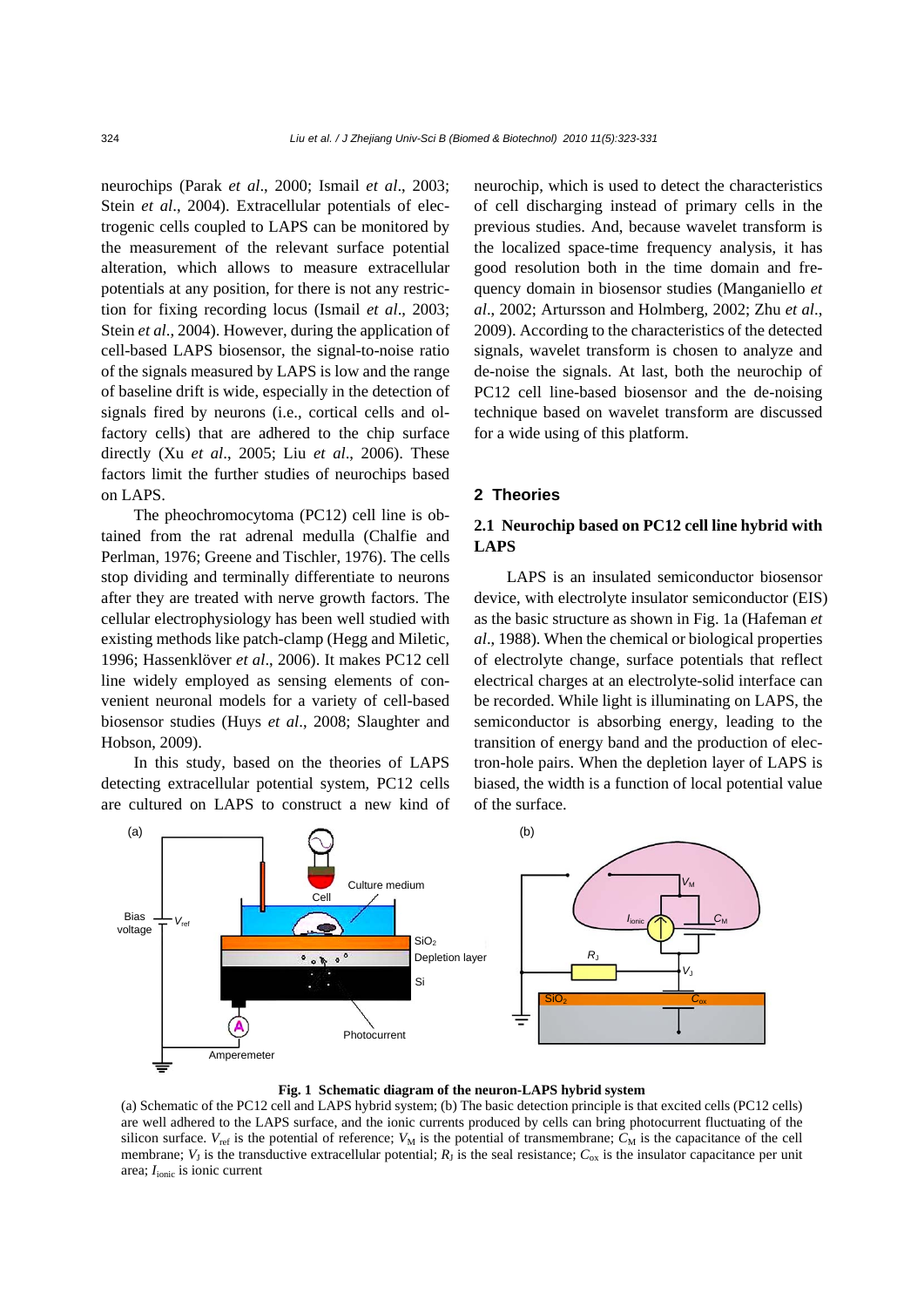If cells are appropriately positioned on the insulated semiconductor surface, the electric fields within the semiconductor can be modulated by transmembrane potentials. Based on this basic theory, LAPS has been tried to construct different types of cell-based biosensors, including cardiac cells, brain cortex cells, olfactory cells, and taste cells (Xu *et al*., 2005; Liu *et al*., 2006; 2007).

When neurons coupled to the oxidized silicon surface of the LAPS, the cell-semiconductor interface can be simplified as the equivalent schematic circuit, which has been illuminated in Fig. 1b (Fromherz *et al*., 1991; Liu *et al*., 2006). Combined with the Hodgkin and Huxley (1952) model, the relationship between transmembrane potential and ionic currents (*I*ionic) that flow through membrane channels of neuron cells coupled to the LAPS can be calculated by Eq. (1):

$$
\frac{V_{\rm J}}{R_{\rm J}} + C_{\rm ox} \frac{\mathrm{d}V_{\rm J}}{\mathrm{d}t} = C_{\rm M} \frac{\mathrm{d}(V_{\rm M} - V_{\rm J})}{\mathrm{d}t} + I_{\rm ionic} \,, \qquad (1)
$$

where  $V_J$  is the transductive extracellular potential,  $C_{\text{ox}}$  is the insulator capacitance per unit area,  $C_{\text{M}}$  is the capacitance of the cell membrane,  $V_M$  is the potential of transmembrane, and  $R_J$  is the seal resistance. When  $V_M$  changes, which is caused by the cell activity, capacitive and ionic currents of the membrane flow into and out of the cell. Currents coming out from the cell are supposed to go through  $R_J$  and the capacitive coupling to the underlying semiconductor  $C_{\text{ox}}$ , especially when pulses contain high-frequency components. There are accompanied currents along the cleft, producing  $V<sub>I</sub>$  between the cell and the surface of the oxidized silicon, equivalent to the bias voltage change of LAPS.

Previous studies on LAPS mainly used primary cultured cells. However, cell lines are convenient to culture and obtain. In the sensor detection, cell line culture can overcome the differences caused by primary culture cells such as different kinds of animals, different ages and weights, and all varieties of factors in the process of operation that may cause the weak repeatability of the biosensor. Thus, PC12 cell line was of great significance for the study of neurochip based on LAPS.

## **2.2 De-noising technique of wavelet transform**

Usually, signals collected from neurochip based

on LAPS contain some noise affecting later analysis. Consequently, they need to be de-noised to facilitate further study of neurochip for wider application. In the process of de-noising based on wavelet transform, we decompose extracellular potentials intermixed with some noise by discrete wavelet transform (DWT), which facilitates the computer analyzing and processing (Manganiello *et al*., 2002; Artursson and Holmberg, 2002; Zhu *et al*., 2009). A threshold is selected to apply on each detail coefficient level. The absolute coefficient values larger than the threshold are supposed to be parts of the extracellular potentials while those smaller than the threshold are parts of the noise, which can be put to zero. Thus, the signal can be reconstructed based on the series of new coefficients with less noise. DWT is defined as follows:

$$
W_f(j,k) = 2^{j/2} \int f(t) \psi^*(2^j t - k) dt,
$$
 (2)

where  $f(t)$  is the function of the original signal in time (*t*) domain, and *j* is the sequence number of a layer. When *j* is defined as different integers ranging from 1 to 5, the results of a 5-level decomposition orthogonal wavelet basis are illustrated in Fig. 2a. After the first decomposition into an approximation part and a detail part, it just processes the approximation part of the signal and further decomposes it into another two separated parts, with detail coefficients at all of the five levels (D1, D2, D3, D4, and D5) and approximation coefficients at deepest decomposition level (S5, Fig. 2a). The decomposition scale is higher, while the frequency of the signal is lower. The time resolution becomes better (small Δ*t*) for high frequencies and the frequency resolution becomes better (small Δ*f*) for low frequencies shown in Fig. 2b. Thus, according to the characteristics of wavelets, we can decompose the signal obtained by LAPS into multi-scales and reveal it onto each scale, so they can be processed on different frequency bands separately (Nakagawa and Yamamoto, 1997; Sardy *et al*., 2001).

Low pass filter, i.e., finite impulse response (FIR) filter, with its design based on the well-known concept of the Fourier transform, is a usual choice to de-noise signals (Liu *et al*., 2006), but it limits only to the frequency analysis. Wavelet transform illustrates signals both in time domain and frequency domain, which enables wavelet analysis to be used in more and more fields, including the neuroscience.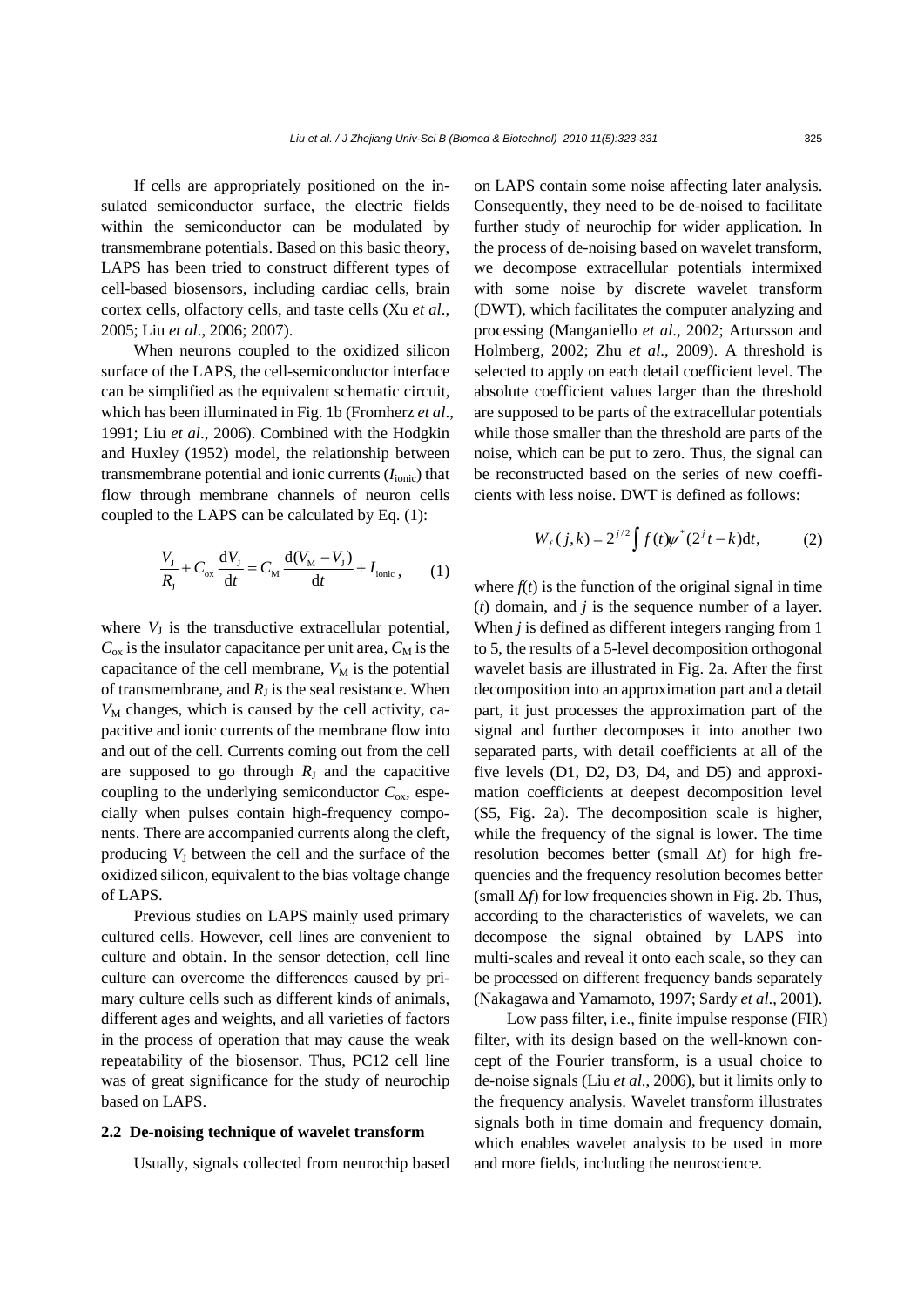

**Fig. 2 Schematic diagram of wavelet decomposition. (a) Five-level multi-resolution tree of wavelet transform. S represents the original signal. S1, S2, S3, S4, and S5 represent the first, second, third, fourth, and fifth layers of the low-frequency part (or approximation part), respectively. And D1, D2, D3, D4, and D5 represent different layers of high-frequency part (or detail part); (b) Time frequency plane for the wavelet transform. The length of each block on time axis represents time resolution and the length of each square on frequency axis represents frequency resolution**

## **3 Materials and methods**

#### **3.1 LAPS device**

We chose *n*-type silicon (100) as the substrate to fabricate the LAPS chip (Xu *et al*., 2005; Liu *et al*., 2006). The silicon was covered with a 30-nm-thick  $SiO<sub>2</sub>$  layer on the positive side, and thermally oxidized at 1180 °C for 20 min. The sputtering of aluminum membrane with the thickness of 1 μm on the back of the wafer was to form an ohmic contact layer using the method of vacuum coating (vacuum  $\langle 2 \times 10^{-5}$  Pa). Finally, a Petri dish with the height of 30 mm and the diameter of 50 mm was formed around the chip for culturing cells.

# **3.2 LAPS system**

During experiments, LAPS chip was fixed in the detecting system under the microscope to position the target cell. The modulated light (543.5 nm in wavelength and 5 mW in power), produced by a He-Ne laser (Coherent Co., USA), was focalized to the diameter of no more than 10 μm onto the target cell. If extracellular potential changed, LAPS photocurrent showed the fluctuating and was transferred by working electrode of potentiostat (EG & G, Princeton Applied Research, M273A, USA) into peripheral equipments. Finally, a 16-bit data-acquired card and laboratory virtual instrument engineering workbench (LabVIEW)-controlled potentiostat's collector collected signals.

#### **3.3 Cell culture**

PC12 nerve cells were seeded on the LAPS surface and measured after being cultured for 48 h with ordinary culture flasks. Prior to seeding cells, the LAPS chip surface was coated with poly-L-ornithine (100 μg/ml) and laminin mixture (8 μg/ml) to improve the attachment of cells to LAPS. Then, we seeded PC12 cells and plated them in culture dish with the density of  $1500$  cells/cm<sup>2</sup>. They were maintained in LAPS device in humidified air with  $5\%$  CO<sub>2</sub> under standard conditions with the solution containing 10% (w/v) fetal calf serum and the temperature at 37  $\mathrm{^{\circ}C}$  for 2–3 d. The solution was changed every one day with fresh Dulbecco's modified Eagle's media (DMEM).

#### **3.4 De-noising by wavelet transform**

In the process of de-noising by wavelet transform, we chose Daubechies wavelet as the base function, which has the capability of representing local features of the signal and is good for detecting abrupt changes. The scale of Daubechies wavelet is integral power of 2 and is limited support in time domain and focused in frequency domain. According to the selected wavelet, the signal was de-noised based on Matlab (Mathworks Inc., Natick, Massachusetts, USA) as following steps: First, we used wavedec function to calculate the coefficients of every layer based on the wavelet basis of db2, one kind of Daubechies wavelet. Second, the threshold value of each layer for de-noising was returned by ddencmp function. Then, the coefficients of layers that describe the noise were set to zero and the others were kept the same to construct a new series of coefficients. At last, signal was reconstructed according to the new coefficients based on the threshold values.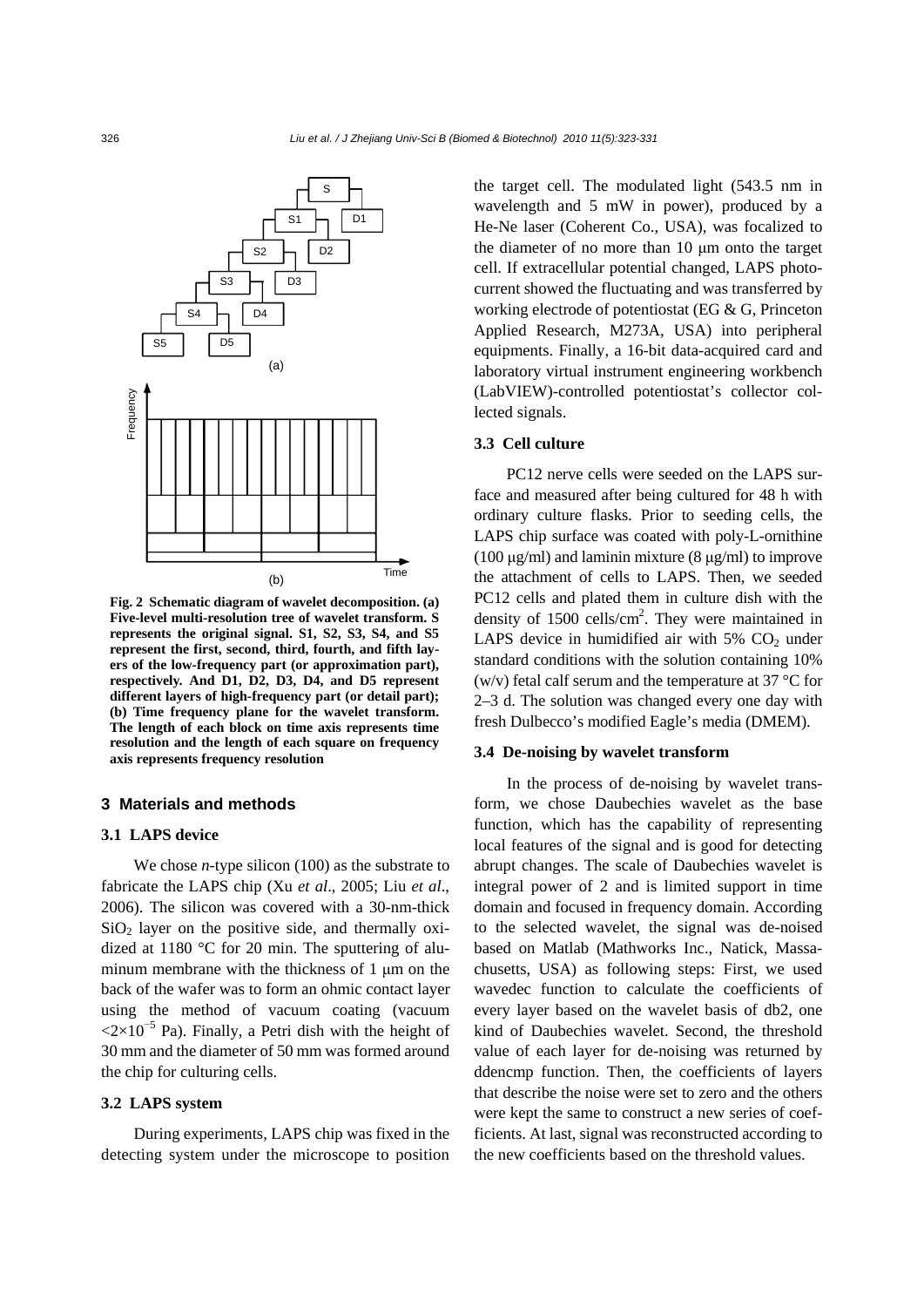## **4 Results**

## **4.1 Recording of PC12 cell spontaneous activity**

The parental cells were round and some had rather short protrusions with the length no more than 5 μm after being cultured for 1 d. Two days after plating, the protrusions of PC12 reached a length of 100 μm. And, the cells presented neuritic processing networks in 3 d as shown in Fig. 3. Lots of cells extended their dendrites to others forming a cluster. Therefore, without the limitations of geometrical restrictions (such as MEA and FET), neurons preserved their morphological topology while building up neuronal networks on LAPS.



**Fig. 3 PC12 cells grown on the LAPS surface observed by a microscope. Lots of cells extended dendrites to others while building up neuronal networks on LAPS**

During recording, the LAPS cultured with PC12 cells was fixed under the microscope lens. The modulation frequency of the LAPS is determined by the frequency of laser (4 kHz). The sampling frequency was 40 kHz and the sampling time lasted for 60 s for each auto save. The extracellular potential was calculated from the photocurrent signal by the characteristic current-voltage curve (I-V curve) of LAPS (Xu *et al*., 2005). The potential acquired by the system is shown in Fig. 4a. The obtained overall signal lasted for 60 s, containing baseline drift and extracellular potential signals, which have the relatively large amplitude. Fig. 4b shows the single extracellular potential signal. We analyzed the detailed characteristics of each extracellular potential signal, and found it contained a sharply-raising segment and dropping segment. The duration of all parts of the signal is about 20 ms.

Those recordings accorded with our previous studies (Liu *et al*., 2006; 2007), and the segments may be related to the depolarization and repolarization phases of the active potential recorded by patch clamp.



**Fig. 4 Extracellular potentials (actual signals) collected by LAPS** 

(a) The overall signal with 60 s in duration; (b) The single extracellular signal

## **4.2 De-noising results of wavelet transform**

For the purpose to reduce the baseline drift and biological noise in the collected signal, the signal was processed based on the wavelet transform and was first decomposed into different scales shown in Figs. 5a–5e, which are the reconstruction of the detail coefficients in different layers. Fig. 5a corresponds to the reconstructed signal of the detail coefficients in the fifth layer; Fig. 5b corresponds to the reconstructed signal of the detail coefficients in the fourth layer; Fig. 5c corresponds to that of the third layer; Figs. 5d and 5e correspond to the second and first layers, respectively. After decomposition, coefficients of the extracellular potential reveal relatively large values almost on the same positions in the third, fourth, and fifth layers. But the first and second layers do not have the obviously large amplitudes for they are the coefficients of high-frequency noise.

After the analysis in time domain, in order to see the frequency distribution of each reconstructed layer, we analyzed the frequency spectrum by fast Fourier transform (FFT) as shown in Fig. 6. In which, Fig. 6a shows the spectrum of the fifth layer, whose frequency range concentrates within 0 to 2 kHz with the highest value of amplitude at the point of 1 kHz. Figs. 6b–6e show the spectra from the fourth to the first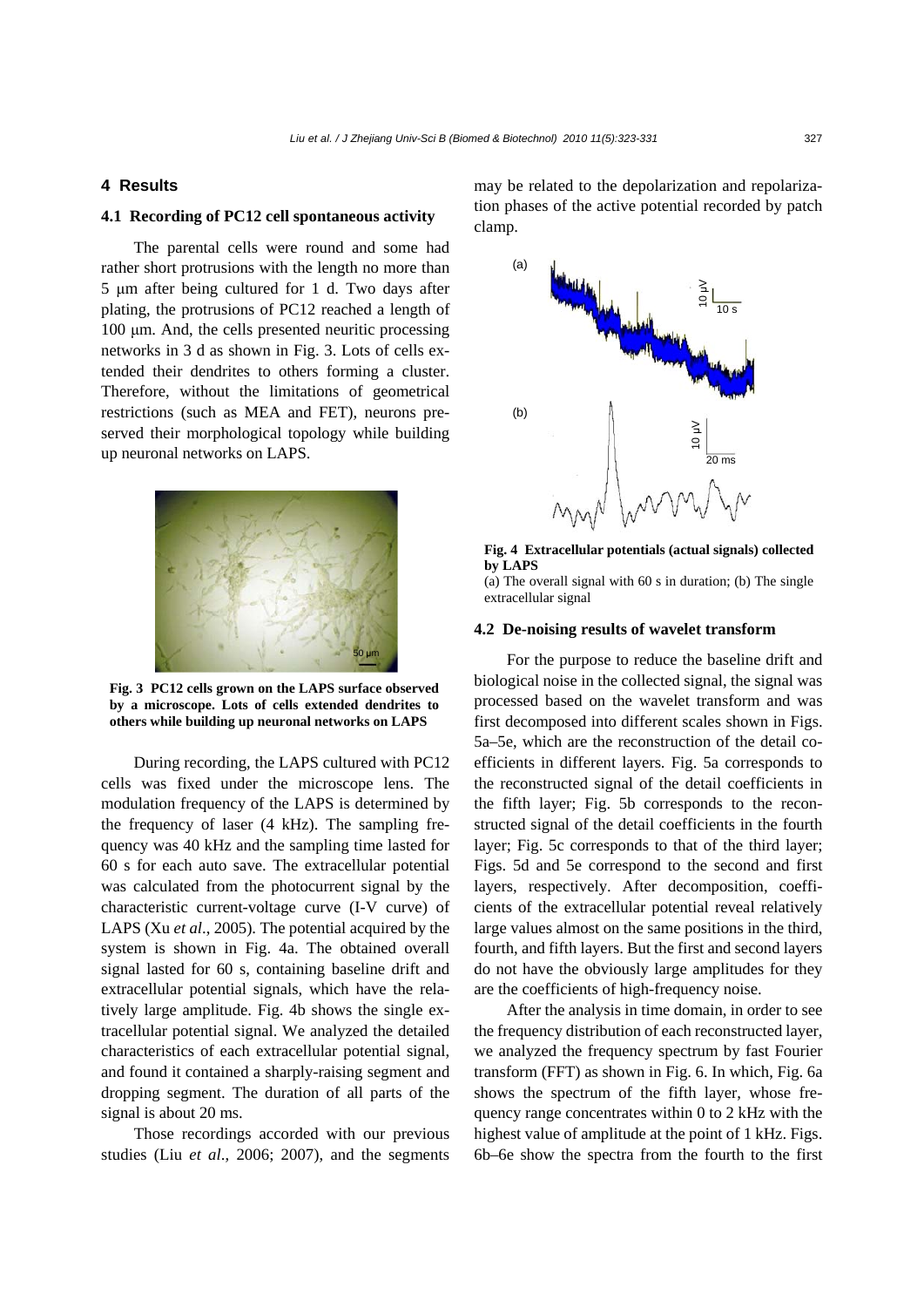layers, respectively. The largest frequency of the previous layer doubles the later one, and so does the frequency point with the largest amplitude. This is because each decomposition is equivalent to being filtered by band-pass filter, whose lower cut-off frequency is (almost exactly) half of the higher cut-off frequency. The high-frequency part of every layer is shown in the Fig. 6 and the low-frequency part is for further decomposition.



**Fig. 5 Reconstruction of each layer of wavelet transform** The reconstructed signal of the detail coefficients in the fifth (a), fourth (b), third (c), second (d) and first (e) layers, respectively



**Fig. 6 Frequency spectrum of reconstructed signal on each layer of wavelet transform** 

 $(a)$ ,  $(b)$ ,  $(c)$ ,  $(d)$ , and  $(e)$  correspond to the fifth, fourth, third, second, and first layers, respectively

Based on the analysis of frequency domain on each layer, coefficients of the first and second layers contributed to the noise, so they were all set to zero in our study. The coefficients of the other three layers were kept the same. Thus, a new set of coefficients was constructed for signal reconstruction. And the reconstructed results are shown in Fig. 7. In contrast to the original signal shown in Fig. 4a, the baseline drift was removed efficiently and the peak-to-peak value was increased obviously. Thus, we calculated the signal-to-noise ratio of the highest peak-to-peak extracellular potential signal, which increased from 6 to 16 dB. The corresponding reconstruction of a single extracellular potential is shown in Fig. 7b. The abrupt change parts of the signal were retained and the peak-to-peak values increased but the whole potential signal was distorted, for we set the approximation coefficients to zero when we constructed new coefficients. As for the peak-height of the signal, both signals before and after filtering were correct, for we calculated the peak-to-peak value in biological signals. Therefore, although the signal was distorted, the de-noising method in our study obviously increased the signal-to-noise ratio.



**Fig. 7 Reconstructed signal after wavelet transform**  (a) The overall signal with 60 s in duration; (b) The single extracellular signal

In order to ensure that the efficient frequency range was retained after de-noising, we did FFT analysis of the original signal and the de-noised signal shown in Fig. 8. The frequency spectrum of the de-noised signal centralized in the frequency less than 4 kHz consistent with the frequency ranges of the fifth and fourth layers shown in Fig. 6. However, within the frequency range of 2 to 4 kHz, the amplitude was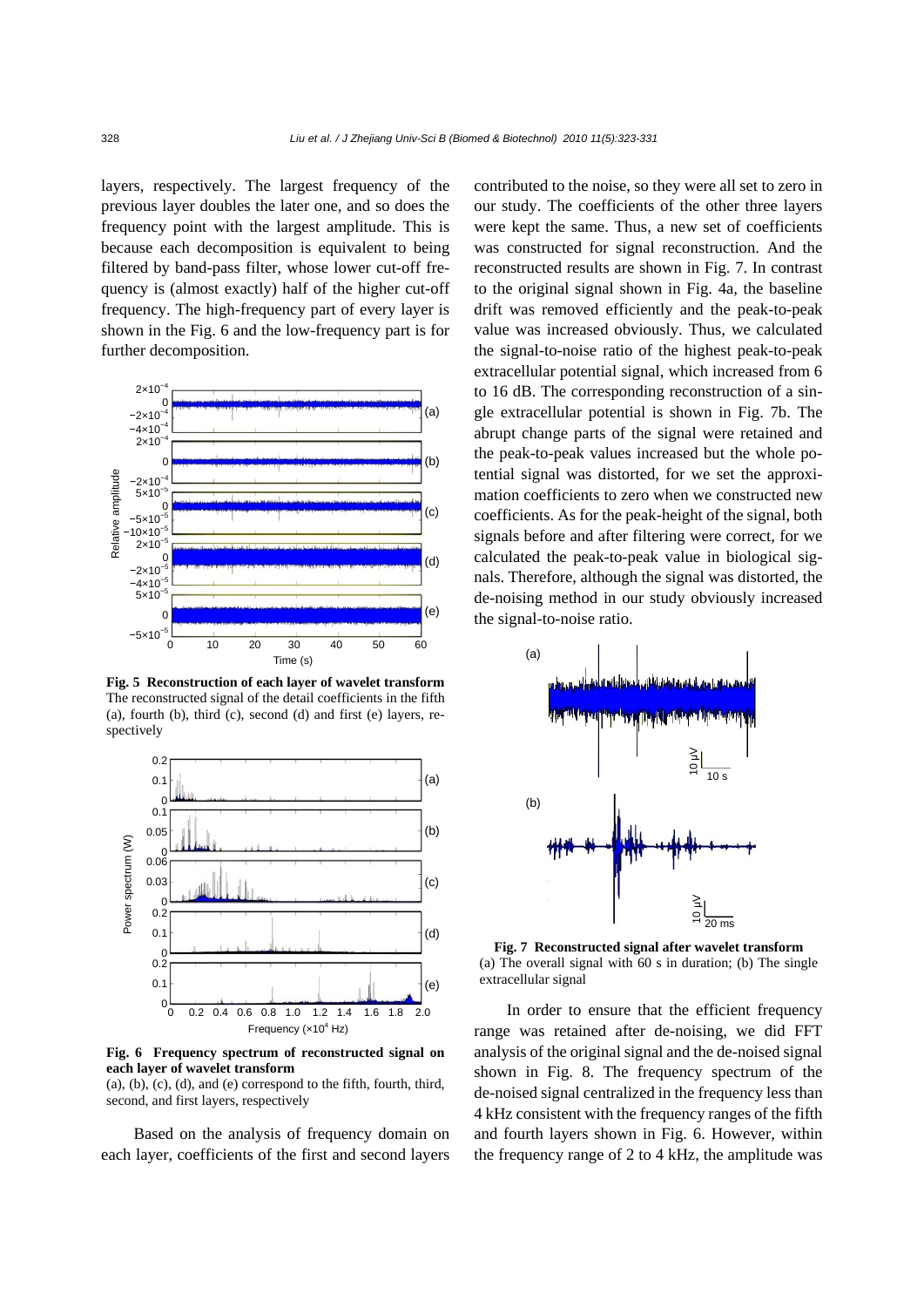relatively small, because the new coefficients were processed based on the threshold returned by the function of ddencmp before reconstruction. Also, the frequency spectrum of de-noised signal was more concentrated and the high-frequency part was obviously removed.



**Fig. 8 Frequency spectra of the signals before (a) and after (b) de-noising**

Clearly, PC12 cells could couple to the surface of LAPS as a form of networks and the electric activity could be detected at any point. And, from the de-noised results and signal spectrum analysis, we can conclude that the method of wavelet transform is efficient to analyze signals obtained from the neurochip in the time-frequency domain for further study.

## **5 Discussion**

## **5.1 Neurochip of PC12 cell line-based biosensor**

LAPS is characterized by simple preparation, low package requirement, good potential stability, high sensitivity and fast response (Fanigliulo *et al*., 1996). Unlike the cells that must be cultured on electrodes or gates of MEA and FET arrays, neurochip based on LAPS has revealed advantages in detecting cell signal due to no limitations in shape and the characteristics of light addressability.

In many previous studies of cell-based biosensor applications, some tissues of animals or primary cells were selected as the sensing elements. Tissues and primary cells were stripped from animals directly, which have the similar functionality in vitro and in

vivo. However, there were varieties of occasional factors affecting every operation, thus leading to weak repeatability of experimental results. Compared to primary culture cells, neuron tumor cell lines have the characteristics of pureness, fast growth and reproduction, short culturing period, and being easily used and controlled. In this study, when PC12 cell line was grown in vitro on the LAPS surface, spontaneous potentials were recorded successfully. Due to the advantages of cell lines, the LAPS hybrid system with PC12 cells will be a very useful neurochip for biomedical studies, such as drug screening and environment detecting. Moreover, the neurochip can be extended for other neurons (e.g., hippocampal cell cultures) to detect extracellular potentials in neuroscience and neuron engineering.

## **5.2 De-noising technique based on wavelet transform**

In measurement of biological signals from cells on micro-electronic sensor chips, there are electronic noise, interference from external sources, and biological noise (Gilchrist *et al*., 2005). The methods of de-noising include traditional Fourier transform and wavelet transform (Manganiello *et al*., 2002; Artursson and Holmberg, 2002; Liu *et al*., 2006). Fourier transform can analyze only signals in frequency domain. Usually, it is supposed to remove noise and retain the high frequency component of the signal as well. When the signal and the noise distribute in near the same frequency band, it is difficult for traditional de-noising methods, such as low pass filter (LPF), to distinguish. Wavelet transform is a localized space-time frequency analysis. Based on the method of multi-scale analysis, we can observe the local signal features of different accuracies in different scales. In the study of neurochips based on LAPS, we have dealt with the signal in steps including decomposing the signal into five layers according to the selected wavelet, processing coefficients of each layer to construct a new series of coefficients, and reconstructing the signal, in which constructing new coefficients is the most important because it decides the quality of the reconstructed signal. Besides, for a certain signal, if it is analyzed using different wavelet basis, the results will differ greatly. When we choose the right wavelet basis to make the signal and noise overlap as little as possible in the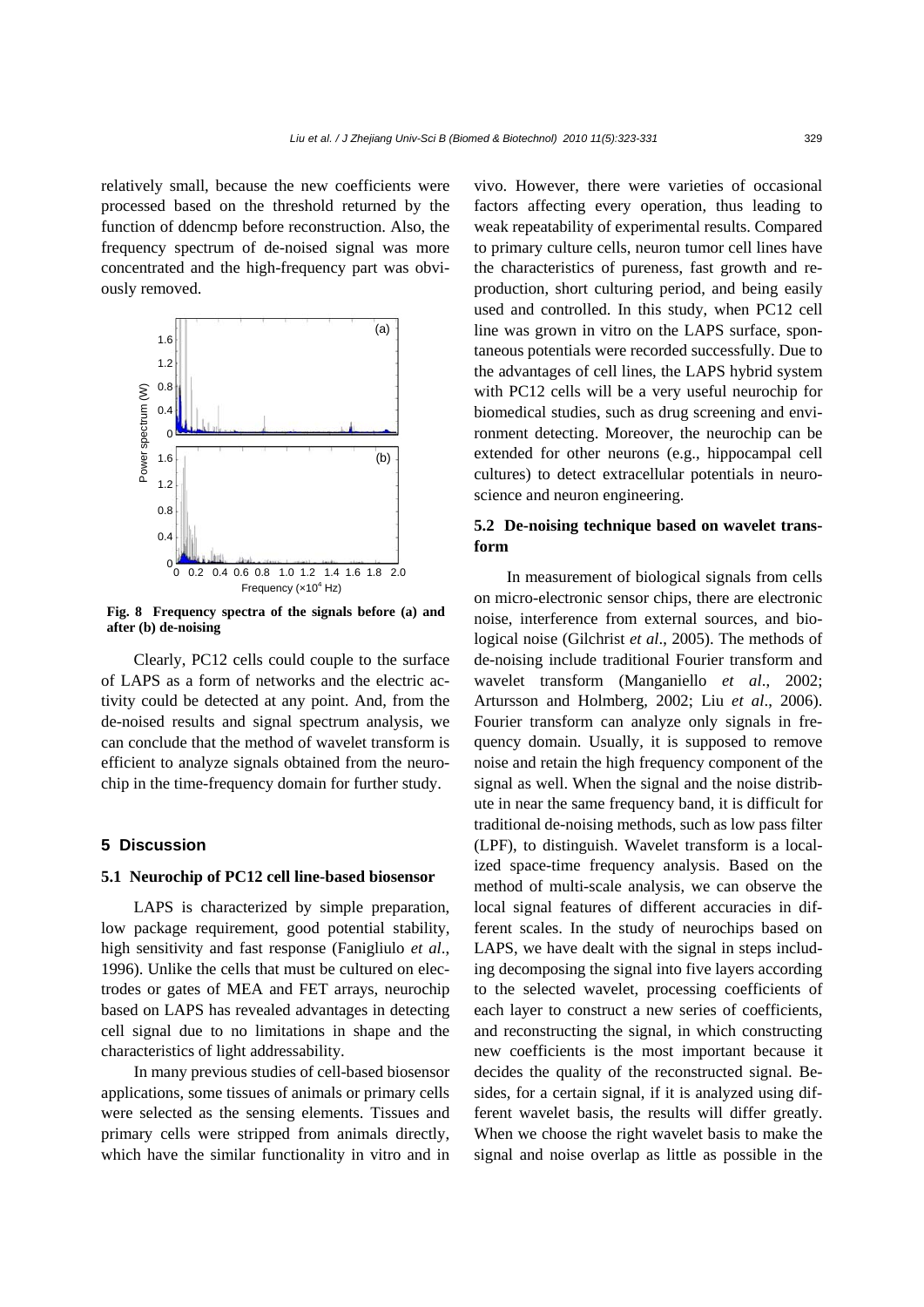corresponding coordinate, signal and noise can be separated. The best wavelet basis for a given signal is the one that can obtain maximum coefficients in time scale plane.

In the study of neurochip, analysis of different frequency components may acquire important biomedical information. Our previous studies showed that oscillatory potential released by olfactory receptor neurons can be effectively recorded by LAPS, and the signal frequency components were studied by Fourier transform analysis (Liu *et al*., 2006). Wavelet transform has combined the advantage of Fourier transform. Each layer can be analyzed by FFT. Thus, the signal can be processed in different scales by gradually changing the threshold of coefficients based on the spectrum. The further application of wavelet transform contributes to further study of cell sensing. We will use classical electrophysiological methods like patch-clamp as comparison and find a statistical correlation between the two methods in later studies to prove the experimental results and the reconstructed signals in a more empirical way.

# **6 Conclusion**

In conclusion, in this study, we recorded extracellular potentials of PC12 neural cell lines cultured on LAPS and studied the de-noising process by wavelet transform for a novel neurochip of PC12 cells based on LAPS hybrid system. When the signal collected was de-noised by the method of wavelet transform, the baseline drift in the signal was removed and the level of signal-to-noise ratio was improved. All of these suggest that the cell line-LAPS hybrid system can be employed as a simple and convenient neurochip for biomedical studies.

#### **References**

- Artursson, T., Holmberg, M., 2002. Wavelet transform of electronic tongue data. *Sens. Actuators B: Chem*., **87**(2): 379-391. [doi:10.1016/S0925-4005(02)00270-8]
- Bousse, L., 1996. Whole cell biosensors. *Sens. Actuators B: Chem*., **34**(1-3):270-275. [doi:10.1016/S0925-4005(96) 01906-5]
- Chalfie, M., Perlman, R.L., 1976. Studies of a transplantable rat pheochromocytoma: biochemical characterization and catecholamine secretion. *J. Pharmacol. Exp. Ther*., **197**(3): 615-622.
- Fanigliulo, A., Accossato, P., Adami, M., Lanzi, M., Martinoia,

S., Paddeu, S., Parodi, M.T., Rossi, A., Sartore, M., Grattarola, M., *et al*., 1996. Comparison between a LAPS and an FET-based sensor for cell-metabolism detection. *Sens. Actuators B: Chem*., **32**(1):41-48. [doi:10.1016/ 0925-4005(96)80107-9]

- Fromherz, P., 2003. Semiconductor chips with ion channels, nerve cells and brain. *Physica E*, **16**(1):24-34. [doi:10. 1016/S1386-9477(02)00578-7]
- Fromherz, P., Offenhausser, A., Vetter, T., Weis, J., 1991. A neuron-silicon junction: a retzius cell of the leech on an insulated-gate field effect transistor. *Science*, **252**(5010): 1290-1293. [doi:10.1126/science.1925540]
- Gilchrist, K.H., Giovangrandi, L., Whittington, R.H., Kovacs, G.T.A., 2005. Sensitivity of cell-based biosensors to environmental variables. *Biosens. Bioelectron.*, **20**(7): 1397-1406. [doi:10.1016/j.bios.2004.06.007]
- Greene, L.A., Tischler, A.S., 1976. Establishment of a noradrenergic clonal line of rat adrenal pheochromocytoma cells which respond to nerve growth factor. *Proc. Natl. Acad. Sci. USA*, **73**(7):2424-2428. [doi:10.1073/ pnas.73.7.2424]
- Hafeman, D.G., Parce, J.W., McConnell, H.M., 1988. Lightaddressable potentiometric sensor for biochemical systems. *Science*, **240**(4856):1182-1185. [doi:10.1126/science. 3375810]
- Hassenklöver, T., Predehl, S., Pilli, J., Ledwolorz, J., Assmann, M., Bickmeyer, U., 2006. Bromophenols, both present in marine organisms and in industrial flame retardants, disturb cellular  $Ca^{2+}$  signaling in neuroendocrine cells (PC12). *Aquat. Toxicol*., **76**(1):37-45. [doi:10.1016/j.aquatox. 2005.09.004]
- Hegg, C.C., Miletic, V., 1996. Acute exposure to inorganic lead modifies high-threshold voltage-gated calcium currents in rat PC12 cells. *Brain Res*., **738**(2):333-336. [doi:10.1016/S0006-8993(96)00999-7]
- Hodgkin, A.L., Huxley, A.F., 1952. A quantitative description of membrane current and its application to conduction and excitation in never. *J. Physiol.*, **117**:500-544.
- Huys, R., Braeken, D., van Meerbergen, B., Winters, K., Eberle, W., Loo, J., Tsvetanova, D., Chen, C., Severi, S., Yitzchaik, S., *et al*., 2008. Novel concepts for improved communication between nerve cells and silicon electronic devices. *Solid State Electron*., **52**(4):533-539. [doi:10. 1016/j.sse.2007.10.025]
- Ismail, A.B., Yoshinobu, T., Iwasaki, H., Sugihara, H., Yukimasa, T., Hirata, I., Iwata, H., 2003. Investigation on light-addressable potentiometric sensor as a possible cell-semiconductor hybrid. *Biosens. Bioelectron.*, **18**(12): 1509-1514. [doi:10.1016/S0956-5663(03)00129-5]
- Kovacs, G.T.A., 2003. Electronic sensors with living cellular components. *Proc. IEEE*, **91**(6):915-929. [doi:10.1109/ JPROC.2003.813580]
- Liu, Q., Cai, H., Xu, Y., Li, Y., Li, R., Wang, P., 2006. Olfactory cell-based biosensor: a first step towards a neurochip of bioelectronic nose. *Biosens. Bioelectron*., **22**(2):318-322. [doi:10.1016/j.bios.2006.01.016]
- Liu, Q., Yu, J., Huang, H., Cai, H., Xu, Y., Li, Y., Li, R., Wang,